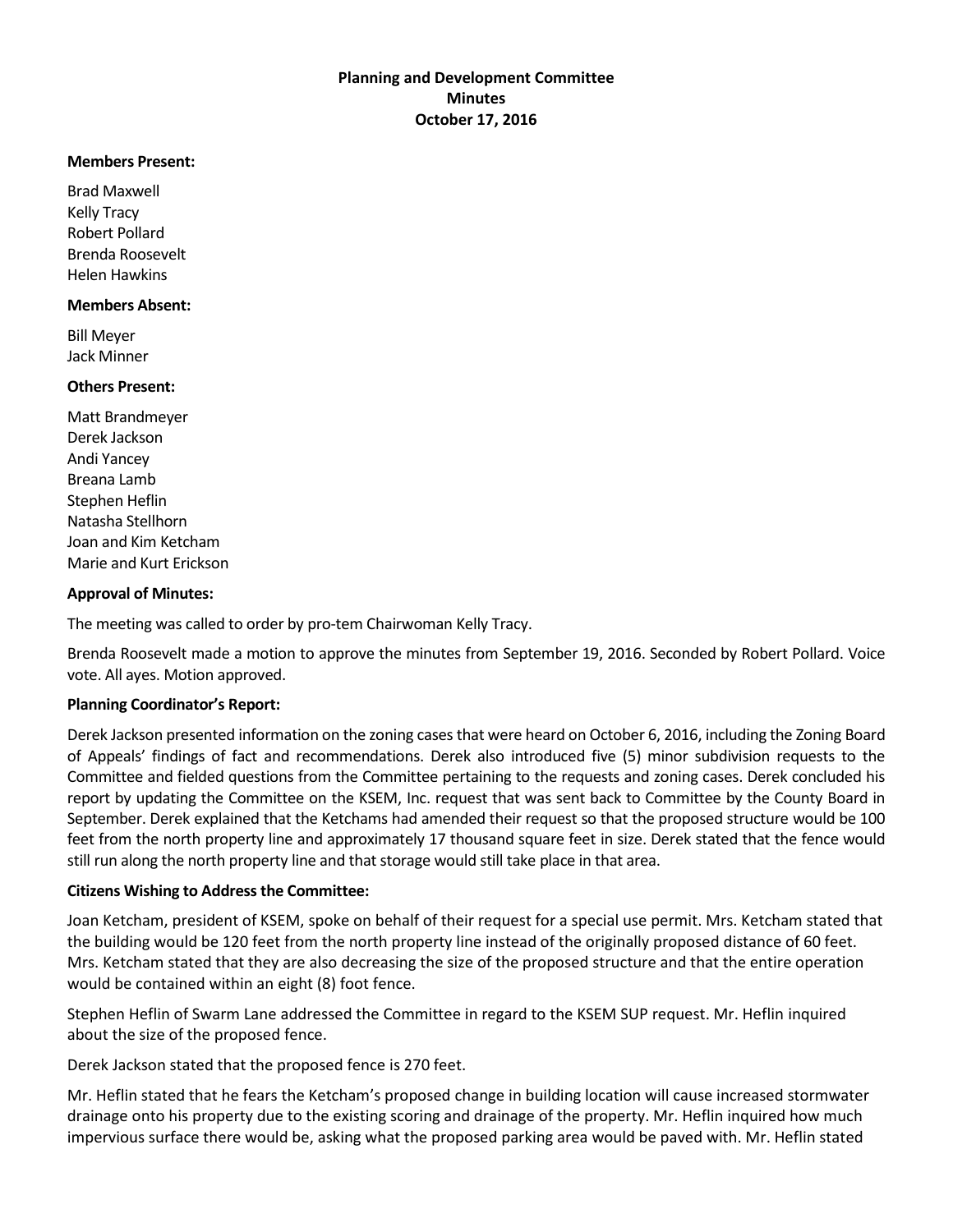that, especially considering the proposed scale of the operation, he feels his property would be negatively impacted by stormwater runoff.

Natasha Stellhorn of Swarm Lane addressed the Committee in regard to the KSEM SUP request. Ms. Stellhorn stated that she did not receive any details on the proposed amendments to the request until halfway through the day today via email and that she has not had ample time to form an opinion on the proposed amendments. Ms. Stellhorn stated that she has concerns with the scale of the proposal as well as the use – explaining that at this point she's not positive what uses are even being requested, asking for clarification whether it is manufacturing or storage.

Brad Maxwell asked Derek Jackson whether the proposed use would be manufacturing.

Derek stated that, by definition, the requested use is manufacturing.

## **Old Business:**

Pro-tem Chairwoman Kelly Tracy opened the discussion by explaining that the request had been tabled at County Board due to board members' desire for more information. Ms. Tracy stated that she spoke with Kerry Ketcham following the September P&D meeting and that they discussed possible uses of the structure, clarifying what exactly is being proposed at the new site and whether it is an agricultural use. Ms. Tracy stated that Kerry Ketcham could not attend the meeting due to work responsibilities. Ms. Tracy stated that many of her concerns with the original proposal were addressed by the Ketchams moving the proposed structure further from the north property line and reducing its scale.

Brenda Roosevelt made a motion to approve the Resolution, Zoning Board of Appeals' Findings of Fact, and Recommendation as amended by the Planning and Development Committee. Seconded by Robert Pollard.

Brad Maxwell stated that he thinks at the very minimum the request should be tabled for thirty days based on the fact that the new information pertaining to the request was not provided until half way through the day on the day of the meeting. Mr. Maxwell stated that Jamie Goggin, the County Board member for District 24 in which the request is being made, wanted to speak with the adjoining property owner to the north prior to the meeting and had not yet had the opportunity. Brad Maxwell stated that he is not sold on the request, as we are talking about a manufacturing use within a residential area. Mr. Maxwell stated that, at the very least, he wants to ensure that neighbors and board members have a chance to review the request.

Brad Maxwell made a motion to table the Resolution, Zoning Board of Appeals' Findings of Fact, and Recommendation as amended by the Planning and Development Committee for thirty days until the following Planning and Development Committee meeting. Seconded by Robert Pollard. Voice vote. Brad Maxwell, Robert Pollard, and Helen Hawkins voted aye in favor of the motion. Brenda Roosevelt voted aye in opposition to the motion. Motion approved.

#### **New Business:**

Brad Maxwell made a motion to approve Resolutions, Zoning Board of Appeals Findings of Fact, and Recommendations for October 6, 2016. Seconded by Helen Hawkins. Voice vote. All ayes. Motion approved

Brad Maxwell made a motion to approve T.K. Estates – Minor Subdivision Plat with staff-recommended conditions of approval. Seconded by Brenda Roosevelt. Voice vote. All ayes. Motion approved.

Brenda Roosevelt made a motion to approve Geiger Family Farms – Minor Subdivision Plat, Walls Subdivision – Minor Subdivision Plat, Crites Subdivision – Minor Subdivision Plat, and Grandview Farms-Sievers  $1<sup>st</sup>$  Subdivision – Minor Subdivision Plat. Seconded by Helen Hawkins. Voice vote. All ayes. Motion approved.

Brad Maxwell made a motion to approve the Purchase Order Report. Seconded by Helen Hawkins. Roll call vote. All ayes. Motion approved.

## **Administrator's Report:**

Derek Jackson made the Committee aware of a free upcoming event for citizen planners sponsored by the APA and briefed the Committee on upcoming zoning hearings.